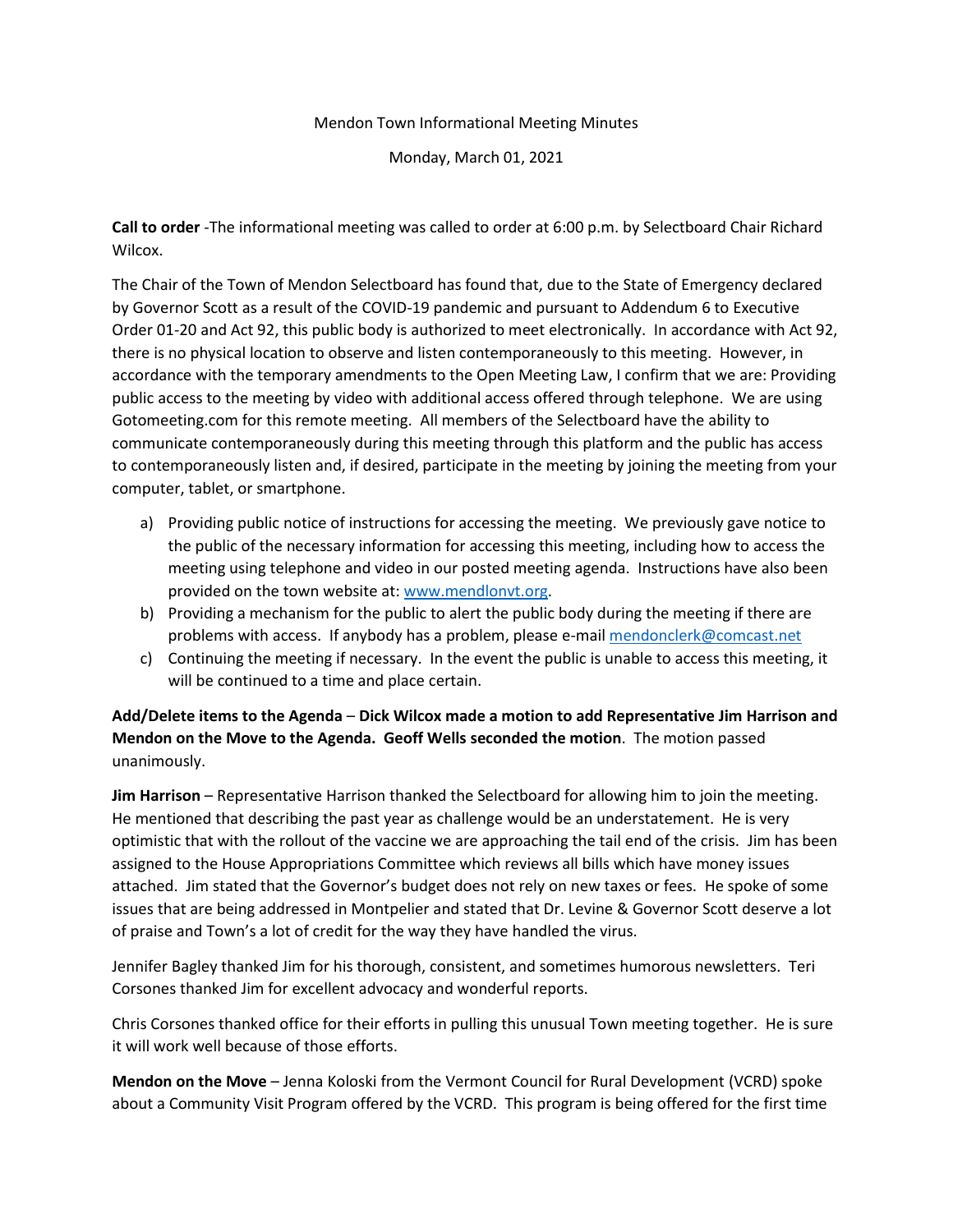this year as a Virtual Program. The goal of the program is to bring people from the community together to discuss issues important to the community. The program then brings professionals from across the State to help create goals, set action plans, and find funding to bring those ideas to fruition.

A steering committee has already met to determine some issues in Town that warrant further discussion. These include, the future of recreation, community connection, identity & sense of place, vitality of the economy, and quality of life & supporting families. Jenna invited everyone to attend a meeting on March 24<sup>th</sup> from 6:00p.m.  $-$  9:00 p.m. and a follow up meeting on April 21<sup>st</sup>. More information will be forthcoming soon.

**Thank you –** Larry thanked Geoff Wells for his seven years of service as a Selectboard member and his 5 years as Fire Warden. The Town is grateful for efforts in a thankless job. The board presented Geoff with local gift certificates as a token of their thanks. Geoff thanked Larry and said that he truly enjoyed being on the board.

**Candidates** – Candidates Chris Corsones, Rich Carlson, Larry Courcelle, Bryan Sell & Valorie Taylor introduced themselves and the positions they were running for.

**Article 1 - Shall the Town authorize the Selectboard to set the rate of compensation for non-salaried employees and Town Officers appointed mid-term?** There were no comments or questions regarding this article.

# **Article 2 – Shall the Town vote to approve the 2021-2022 Municipal Budget at \$1,211.999?**

Selectboard Chair, Richard Wilcox, presented information regarding the upcoming budget which has a 2% increase over the current budget. He discussed several revenue increases – payment in lieu of taxes, recording fees, and investment interest, as well as expense decreases – equipment hire, and law enforcement. He also discussed some of the expense increases that drove the budget – Administrator Salary, appraisal costs, insurance costs, garage bond principal, and other salary related costs.

Dick stated that the Town ended last fiscal year with a \$155,000 surplus. With that surplus, the town applied \$55,000 into the current 2020-21 budget to reduce taxes. In addition, the Selectboard is recommending that \$25,000 of the surplus be added to revenue for the 2021-22 budget making the budget neutral with a \$0 increase and the remaining \$75,000 be put into the town's contingency. These are articles 3 and 4 on the ballot, respectively.

## **Article 3 – Shall the Town retain \$25,000 in surplus funds from the 2019-2020 budget to offset taxes to be collected in the 2021-2022 fiscal year?**

## **Article 4 – Shall the Town transfer \$75,000 in surplus funds from the 2019-2020 budget to the Contingency Fund?**

Chris Corsones stated that since all three of the above articles were related and a part of the budget presentation it would be appropriate to discuss them all together. Chris asked the attendees for comments and questions. Al Wakefield stated that a \$9,000 increase for appraisal seems like a lot. Dick Wilcox explained that the increase was due to contract negotiations. Nancy Gondella further explained that the Town had discussed the increase with other appraisers and found it to be fair.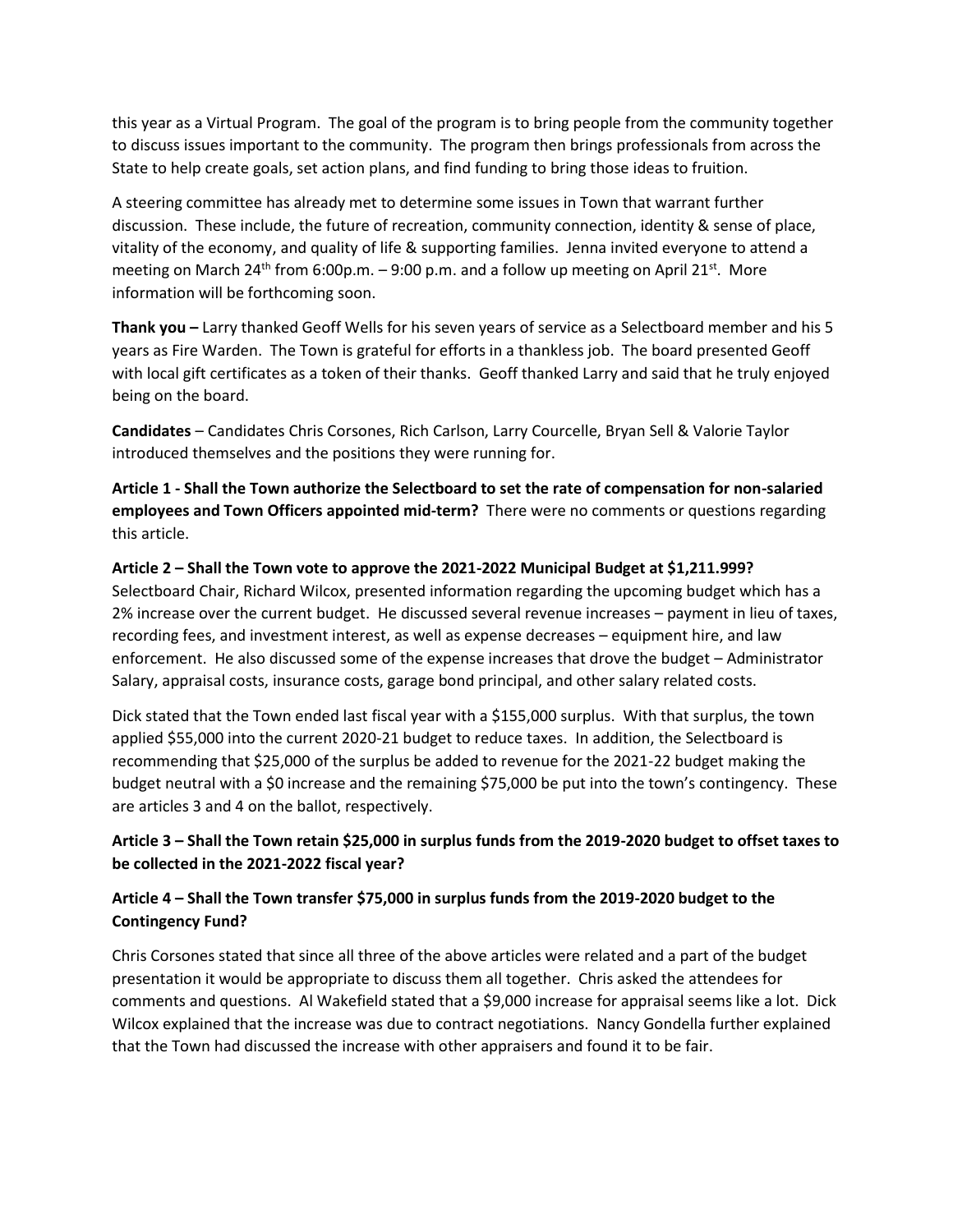**Article 5 – Shall the Town appropriate \$1,500 for the support of ARC Rutland Area Serving Citizens with Developmental Disabilities to advocate for the rights of individuals with disabilities?** There were no comments or questions.

**Article 6 – Shall the Town appropriate \$#1,200 for the support of the Marble Valley Regional Transit District (The Bus) for public transportation for Mendon residents, visitors, and surrounding communities?** There were no questions or comments.

**Article 7 – Shall the Town appropriate \$700 for the support of the RSVP Retired Senior Volunteer Program which allows older Americans the opportunity to apply their life experience to help meet community needs?** Wanda Courcelle, speaking on behalf of RSVP, thanked the Selectboard for allowing organizations that had been approved last year to be automatically added to this year's ballot without the need for petitions. Wanda discussed some of the activities RSVP supports. These include Bone Builders, community care, assisting seniors with income tax preparation, Operation Dolls and More. Wanda is very involved with Operation Dolls and More. In a normal year, over 20,000 dolls, toys and books are distributed to over 1,500 kids in the county. Wanda asked the taxpayers to support this worthy organization.

Al Wakefield said that it's very nice when organizations ask for money that someone shows up to advocate for their cause.

Rich Carlson said that it's important that representatives are available to state why they need the money. He also congratulated Wanda on the work the organization does.

Tom Soriano thought we said if you want money, you need to show and tell us why. Al Wakefield said people may think differently about showing up if we don't allow the funds.

**Article 8 – Shall the Town appropriate \$1,242 for the support of Rutland Mental Health Services formerly Rutland Area Community Services to ensure early intervention and mental health treatment and support as needed?** There were no questions or comments.

**Article 9 – Shall the Town appropriate \$2,600 for the support of VNA and Hospice of the Southwest Region to provide services when in-home care is needed?** There were no questions or comments.

**Article 10 – Shall the Town appropriate \$600 for the support of the Southwest Council on Aging to be a community force in creating and sustaining opportunities for elders and caregivers?** There were no questions or comments.

**Article 11 – Shall the Town appropriate \$2,500 for the support of Wonderfeet Kids' Museum to foster curiosity and exploration, inspiring creativity and igniting the imagination of children through the power of play?** Danielle Monroe, speaking on behalf of Wonderfeet describe the activities the museum was able to conduct during the past year. Some of these include activity boxes that were created to distribute to children over the summer. Over 10,000 kits were handed out to children. In class programs at area schools, home school programs, and a playgroup for new moms and babies were also among the offerings. Wonderfeet is also working with Mendon on the Move to help make youth feel engaged and want to stay in Vermont as adults.

Jennifer Bagley mentioned a lip sync fundraiser which was held virtually this year but still managed to raise almost as much money as it does when held at the Paramount.